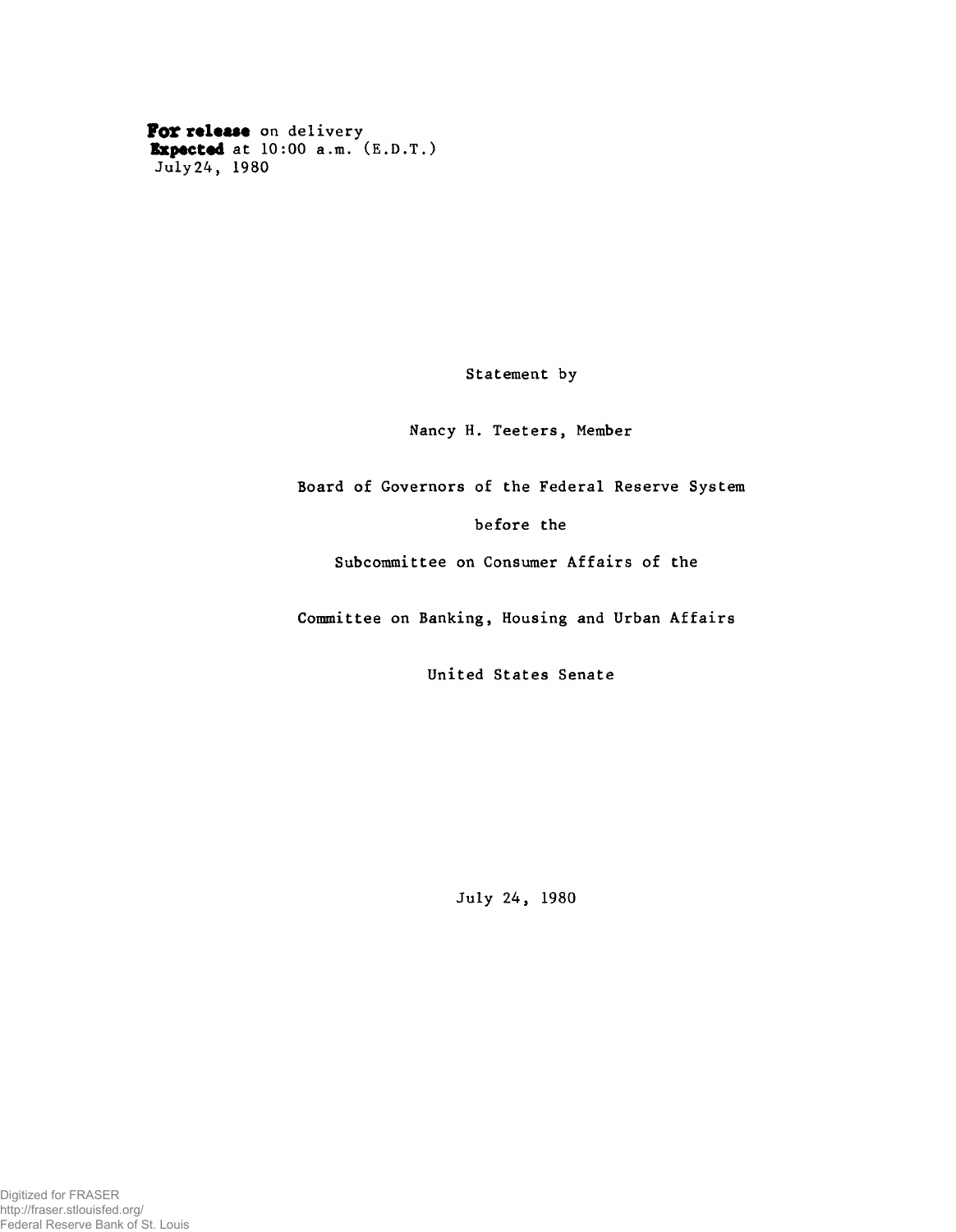I am pleased to appear before the subcommittee this morning to deliver the Board's endorsement of the Consumer Usury Study Commission Act. A more analytical approach to the regulation of consumer credit is highly desirable, and the Board hopes that this study commission will make a real contribution to the legislative process.

A study commission will be able to assess the extent to which the recommendations of the National Commission on Consumer Finance have been fulfilled, and, in addition, will be able to update the NCCF's recommendations, particularly with respect to open-end credit, which has grown so rapidly since the NCCF report was published in 1972. While the Board is skeptical that much original research can be accomplished in the time given the commission, we are hopeful that fruitful . recommendations will result. The Board and its staff will be pleased to assist the commission to the extent possible.

The Board has previously testified before this subcommittee on the issue of federal rather than state law regulating consumer credit matters. As this subcommittee may recall, the Board did not support the bill that prohibits use of the Rule of 78's in certain transactions. The Board opposed that bill, not because it believes creditors should continue to use the Rule of 78's, but because it believes state regulation is generally preferable to federal. This preference is based not only on general philosophical principles, but also on the basis of experience in attempting to impose a national, uniform disclosure standard under the Truth in Lending Act. While the Board does not recommend retreating from the goal of national, uniform disclosure, it is inclined to recommend that substantive regulation be left to the states.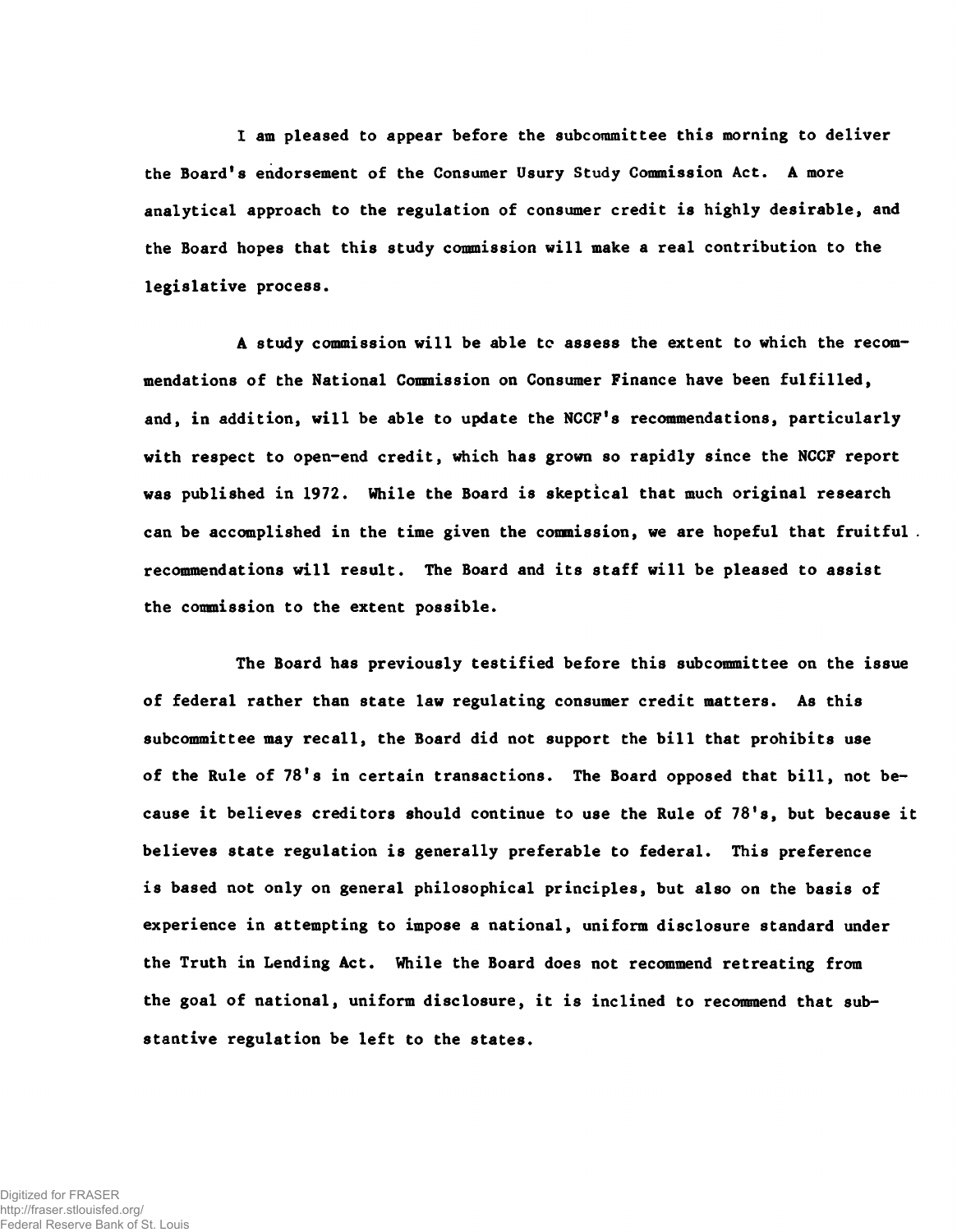The Board has generally favored the abolition of artificial rate ceilings that reduce competition among creditors, create unwarranted and unfair subsidies between classes of consumers, and artificially reduce credit availability. Some limit on the amount that can be charged may be necessary for smaller transactions involving necessitous borrowers, but beyond that the Board leans toward allowing competition to set the rate.

The Board would suggest that the question of consumer credit rates not be taken up in isolation from other consumer and creditor rights and responsibilities. Consumer protections often affect revenues or costs and, therefore, are an integral part of any consideration of the rate issue. Furthermore, we believe that a comprehensive approach is far preferable to a piecemeal approach.

While the Board supports the idea of a study commission, it hopes that this subcommittee will, nonetheless, consider the Board's recommendation to integrate the Fair Credit Billing Act and the newly-enacted Electronic Fund Transfer Act. A staff draft of an integration bill was recently distributed to the Board's Consumer Advisory Council, and the Council is expected to give the draft a preliminary review at its meeting next week. The basic good sense of having similar, if not identical, rules for consumers to follow in both credit and debit transactions speaks for prompt consideration of the bill.

The Board continues to support the amendment to Truth in Lending that removes the 5 percent limit on discounts for cash. In addition to the discount bill, you asked that the Board comment on a further amendment that permits merchants to impose a surcharge on credit card as opposed to cash transactions. To begin with, from an economic standpoint, we do not perceive any difference between a discount for cash and a surcharge for credit. Most probably, however, a merchant can administer a surcharge much more easily than a discount.

**- 2-**